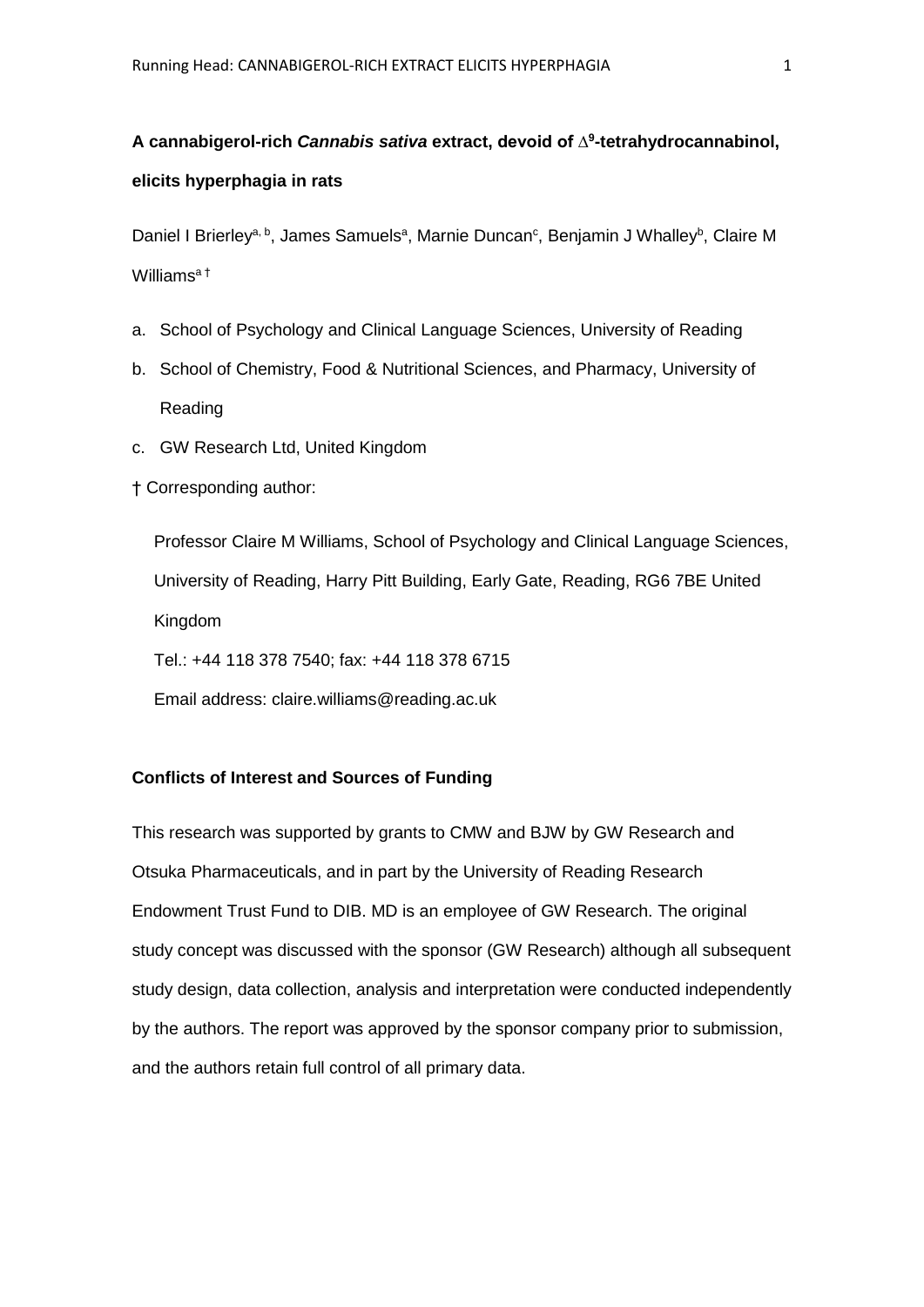#### **Abstract**

#### *Objective:*

Non-psychoactive phytocannabinoids (pCBs) from *Cannabis sativa* may represent novel therapeutic options for cachexia due to their pleiotropic pharmacological activities, including appetite stimulation. We have recently shown that purified cannabigerol (CBG) is a novel appetite stimulant in rats. As standardised extracts from *Cannabis* chemotypes dominant in one pCB (botanical drug substances (BDS)) often show greater efficacy and/or potency than purified pCBs, we investigated the effects of a CBG-rich BDS, devoid of psychoactive  $\Delta^9$ -THC, on feeding behaviour.

#### *Methods:*

Following a 2 hour pre-feed satiation procedure, 16 male Lister-hooded rats were administered CBG-BDS (at 30-240 mg/kg) or vehicle. Food intake, meal pattern microstructure and locomotor activity were recorded over 2 hours.

#### *Results:*

Total food intake was increased by 120 and 240mg/kg CBG-BDS vs vehicle (1.53g and 1.36g, respectively, vs 0.56g; *p*<0.05 and *p*<0.01). Latency to feeding onset was dosedependently decreased by all doses (*p*<0.05-0.01), and 120 and 240mg/kg doses increased both the number of meals consumed (*p*<0.01) and cumulative size of the first 2 meals (*p*<0.05 and *p*<.0.01). No significant effect was observed on ambulatory activity or rearing behaviour.

#### *Conclusions:*

CBG-BDS is a novel appetite stimulant, which may have greater potency than purified CBG, despite the absence of  $\Delta^9$ -THC in the extract.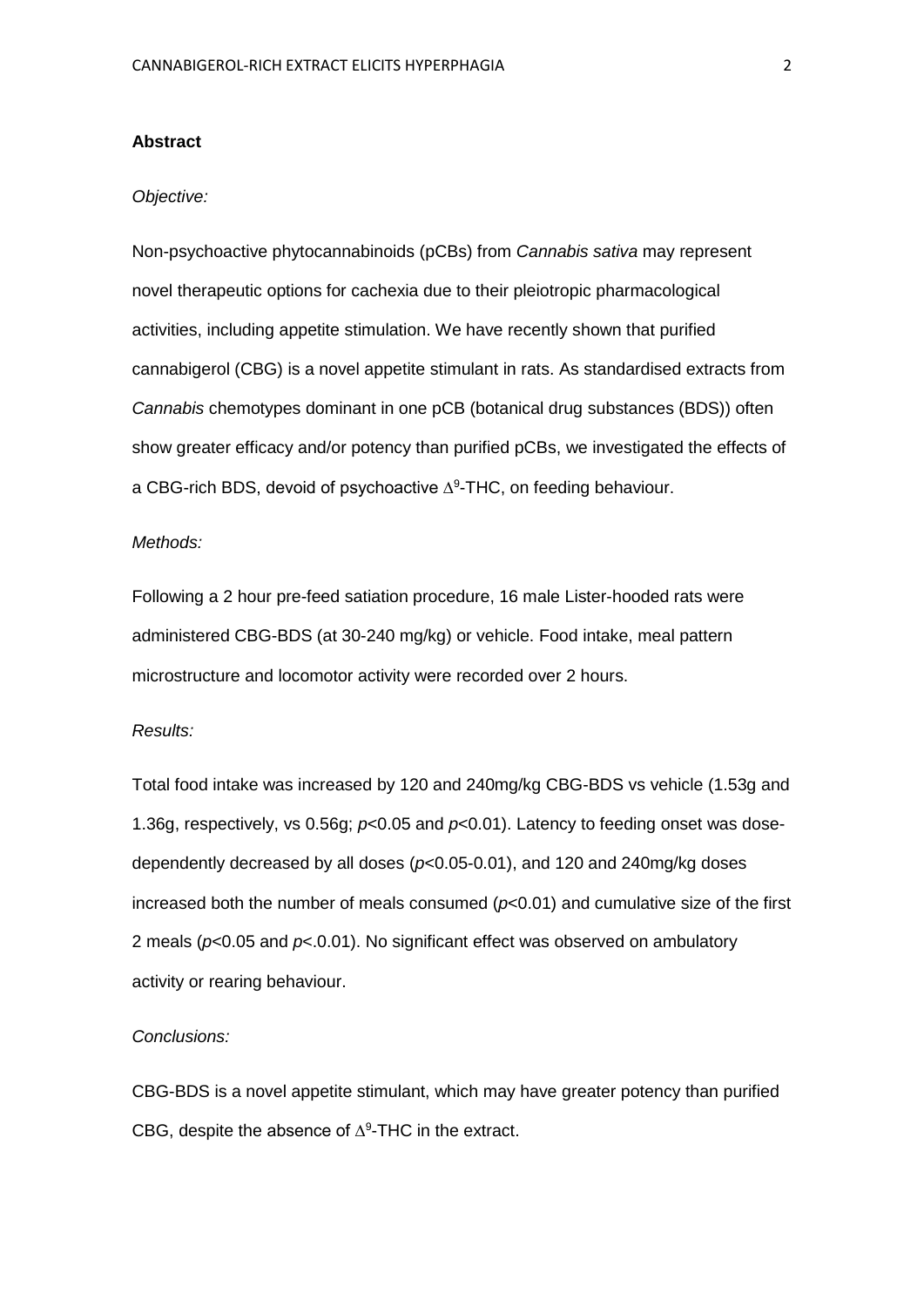## **Keywords**

Appetite; Cannabigerol; Cannabis; Feeding; Hyperphagia; Phytocannabinoid

## **Abbreviations**

- 2-AG: 2-arachidonoylglycerol
- ∆<sup>9</sup>-THC: ∆<sup>9</sup>-tetrahydrocannabinol
- AEA: anadamide (arachidonoylethanolamide)
- BDS: botanical drug substance
- CBC: cannabichromene
- CBDV: cannabidivarin
- CBG: cannabigerol
- CBGA: cannabigerol acid (or: propyl analogue of cannabigerol)
- CBGV: cannabigivarin
- FAAH: fatty acid amide hydrolase
- NAAA: *N*-acylethanolamine acid amide hydrolase
- pCB: phytocannabinoid
- PEA: palmitoylethanolamide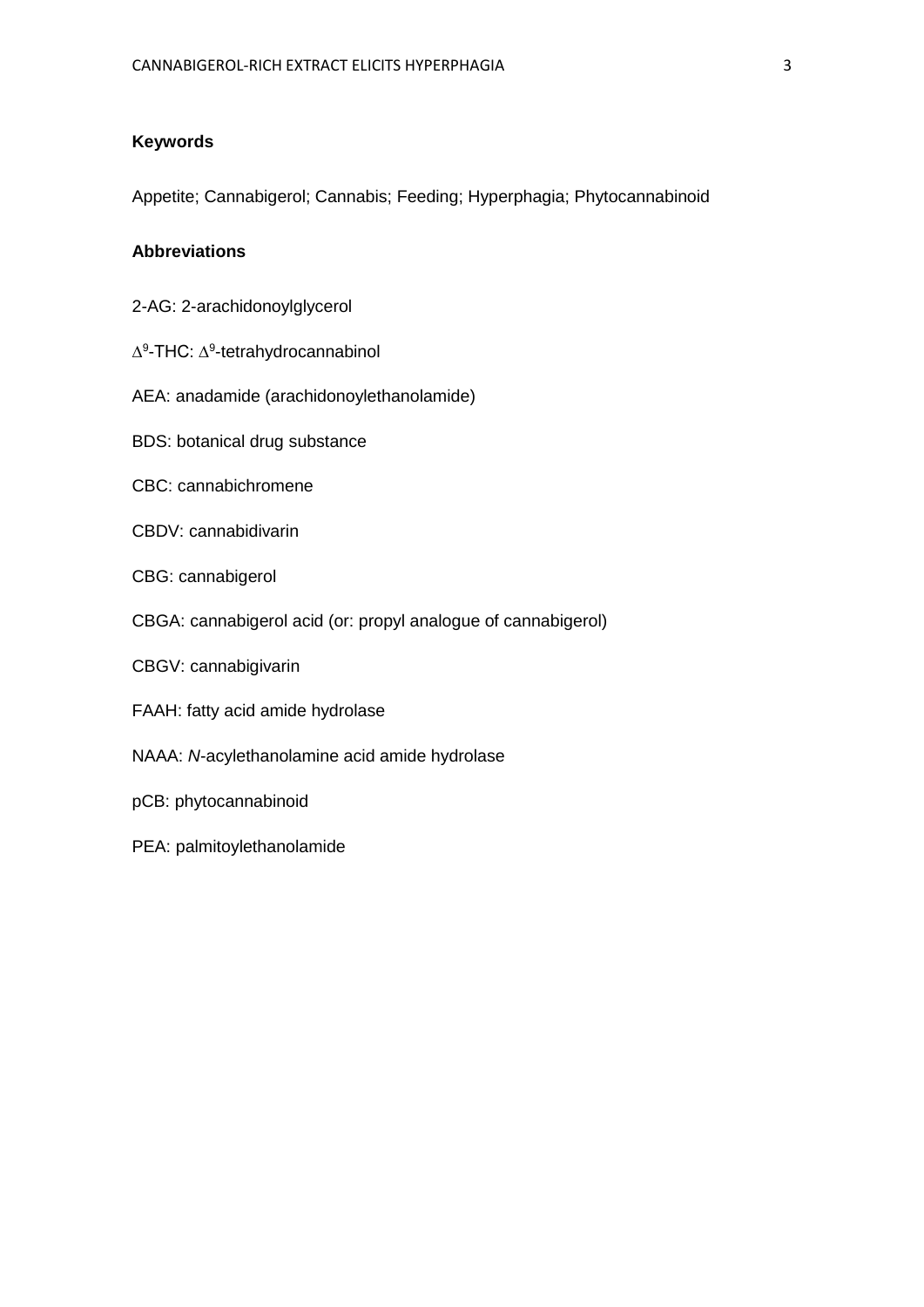#### **Introduction**

There is an urgent unmet clinical need for well-tolerated pharmacotherapeutics for cancer- and chemotherapy-induced cachexia. Phytocannabinoids (pCBs) from *Cannabis sativa* may represent viable candidates for this indication, due to their pleiotropic pharmacological activities, including modulation of feeding behaviour, metabolic homeostasis and inflammation (Brodie et al. 2015).

While the appetite-stimulating properties of *C. sativa* have historically been attributed to the psychoactive pCB  $\Delta^9$ -tetrahydrocannabinol ( $\Delta^9$ -THC), we have previously shown that *C. sativa* extracts containing little or no ∆<sup>9</sup> -THC still stimulate appetite in rats (Farrimond et al. 2011), and that purified pCBs other than  $\Delta^9$ -THC can modulate feeding behaviours (Farrimond et al. 2012). Recent studies have investigated isolated non-psychoactive pCBs (with known anti-inflammatory and/or anti-tumour activities) for their ability to stimulate feeding, and thus their potential as novel cachexia treatments. One such pCB is cannabigerol (CBG), which attenuates inflammatory bowel disease and colon carcinogenesis *in vivo* (Borrelli et al. 2013; Borrelli et al. 2014) and has *in vitro* affinities for molecular targets involved in feeding and metabolic regulation (Cascio et al. 2010; De Petrocellis et al. 2011). Using our well-established pre-feed satiation paradigm, we have recently shown that purified CBG stimulates multiple components of feeding behaviour, without detrimental motoric side-effects (Brierley et al. 2016a). These previous data (reproduced here in Table 1 for reference), demonstrated that purified CBG (120-240 mg/kg) increased total food intake over a 2 hour test. CBGinduced hyperphagia was predominantly due to increased appetitive behaviours, evidenced by increased frequency of feeding, rather than affects on meal sizes or durations.

While testing the purified forms of pCBs is the rational first step in determining their pharmacological activities, *in vitro* and *in vivo* studies have shown that their botanical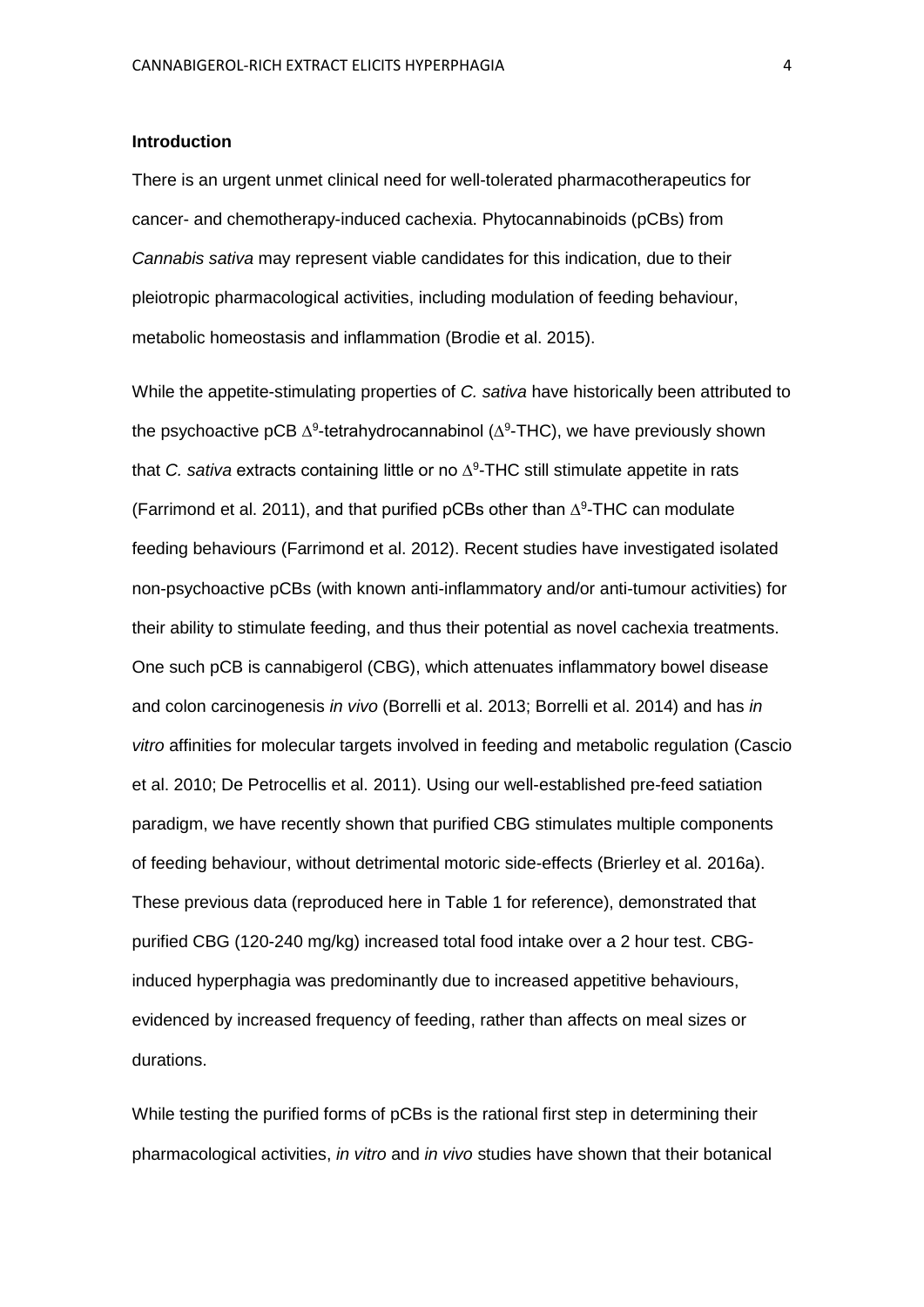drug substance (BDS) form may have greater efficacy and/or potency (De Petrocellis et al. 2011; Hill et al. 2013). Such BDSs (standardised extracts from chemotypes in which a particular pCB is dominant (de Meijer and Hammond 2005)), may exert differential effects to purified pCBs due to polypharmacology with the other low-abundance pCBs and/or terpenoids present, or via altered pharmacokinetics (Wagner and Ulrich-Merzenich 2009). The present study was thus conducted to investigate the effects of a CBG-rich BDS (devoid of  $\Delta^9$ -THC) on feeding behaviours, using an identical pre-feed paradigm and dose range as that in our study of purified CBG.

#### **Methods**

The effects of CBG-BDS on feeding behaviour were investigated using our pre-feed satiation paradigm, as fully detailed in previous reports (Brierley et al. 2016a; Brierley et al. 2016b). All experiments were performed in accordance with UK Home Office regulations [Animals (Scientific Procedures) Act 1986].

#### *Drugs:*

CBG-BDS was supplied by GW Research (Salisbury, UK), containing 72.2% w/w CBG, trace additional phytocannabinoids (CBGV: 0.4%; CBGA: 0.3%; CBC: 0.7%) and a non-pCB fraction including terpenoids and residual plant matter. Notably, this BDS contained no ∆<sup>9</sup> -THC. CBG-BDS or sesame seed oil vehicle were orally administered to 16 Lister-hooded rats (Harlan, UK; 200-225g on delivery), using a within-subjects design. Animals thus received doses of 0,30,60,120 and 240mg/kg (absolute mass of CBG-BDS) according to a pseudo-random, counterbalanced Latin square protocol, with a ≥48 hour washout period.

#### *Procedure:*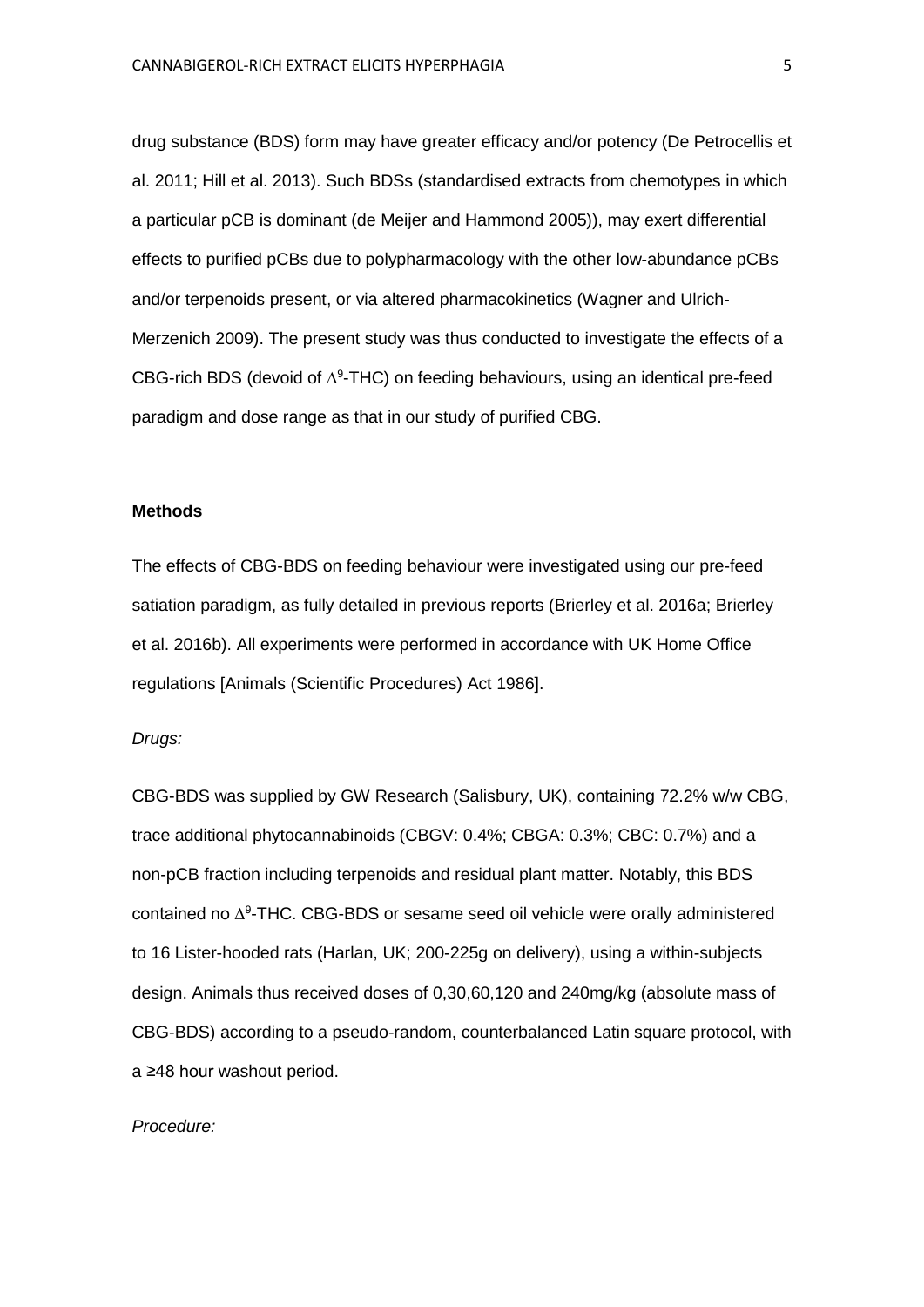At dark photoperiod onset, animals began a 2 hour pre-feed procedure, during which they had access to highly palatable wet-mash feed. Animals were habituated to this procedure until stable pre-feed consumption levels were observed over 4 consecutive habituation days, determined by a non-significant effect of day  $(F_{3.63}=0.5603, p=0.644)$ .

On test days, animals completed the pre-feed procedure and were immediately administered CBG-BDS or vehicle and returned to home cages for 1 hour drug assimilation, during which food was unavailable. They were then placed into customdesigned feeder cages (270mm x 405mm) for the 2 hour test, during which food consumption and locomotor activity were automatically recorded. Food intake monitors (TSE Systems, Germany) provided data on the time, duration and size of each feeding bout, which were combined into 'meals', defined as bouts consuming ≥0.5 g and separated by ≥900s. Two levels of infrared activity monitors (Ugo Basile, Italy) were arrayed alongside the feeder cages, such that ambulatory locomotor activity was quantified by horizontal beam breaks in a plane 20mm above the cage base, and rearing behaviour by vertical breaks in a plane 120mm high.

#### *Data Analysis:*

Data were analysed to provide measures of appetitive and consummatory behaviours, using the parameters of latency to first meal and meal number (appetitive) and meal size and duration (consummatory). Ambulatory activity and rearing were quantified using horizontal and vertical infrared beam breaks. Data were analysed by one-way repeated-measures ANOVA, with significant overall effects followed by planned comparisons of all dose groups *vs* vehicle. Non-parametric data were analysed by Friedman's ANOVA and Wilcoxon's signed rank comparisons. Results were considered significant if *p*<0.05.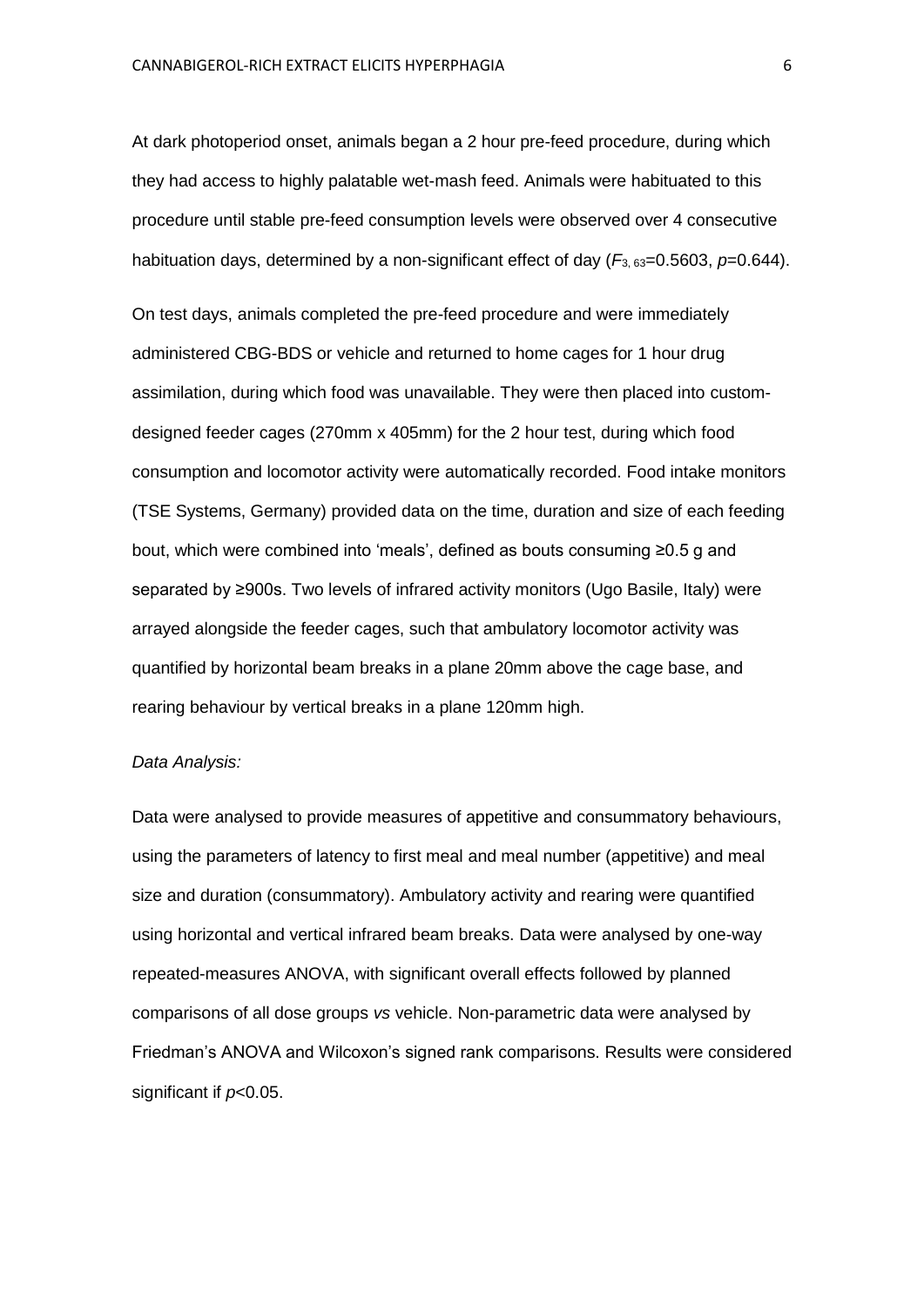#### **Results**

Consistent with previously reported effects of purified CBG, CBG-BDS significantly increased total food intake during the test (Fig. 1A;  $F_{2.2, 33.2}$ =3.841,  $p=0.028$ ). Total intake was increased following administration of CBG-BDS at 120mg/kg ( $F_{1, 15}$ =8.230, *p*=0.012) and 240mg/kg (*F*1, 15=11.097, *p*=0.005), with animals consuming 1.53g  $(\pm 0.39)$  and 1.36g  $(\pm 0.39)$ , respectively, compared to 0.56g  $(\pm 0.26)$  vehicle intakes.

Increased intake was predominantly driven by stimulation of appetitive feeding, evidenced by the dose-dependently decreased latency to feeding onset (Figs. 1B and 2;  $X^2$ <sub>4</sub>=10.4221,  $p$ =0.034). All doses of CBG-BDS significantly decreased this latency, with maximal effects observed at 120mg/kg (*Z*=-2.805, *p*=0.005), which advanced feeding onset by approximately 40 minutes. Frequency of feeding was also increased, demonstrated by significantly increased number of meals (Fig. 1C; *F*4, 60=3.761, *p*=0.009). In contrast, while an increase in the cumulative size of the first two meals was observed (Table 1; *F*2.1, 32.7=3.353, *p*=0.044), the duration of meals, another measure of consummatory behaviour, was not significantly affected, including the cumulative duration of the first two meals ( $F_{1.8, 26, 4}$ =2.575, p=0.101) or of all meals combined (*F*1.9, 27.7=3.099, *p*=0.065). Corroborating the previously observed lack of detrimental motoric side-effects of purified CBG, CBG-BDS had no effect on either ambulatory activity ( $F_{4,60}$ =1.894,  $p=0.123$ ) nor rearing ( $F_{4,60}$ =0.876,  $p=0.484$ ) over the 2 hour test (Table 2).

#### **Discussion**

CBG-BDS, at doses matched to our study of purified CBG, had similar effects on feeding patterns, despite the effective doses of CBG itself being approximately 30% lower. Overall, animals administered CBG-BDS began feeding sooner, consumed more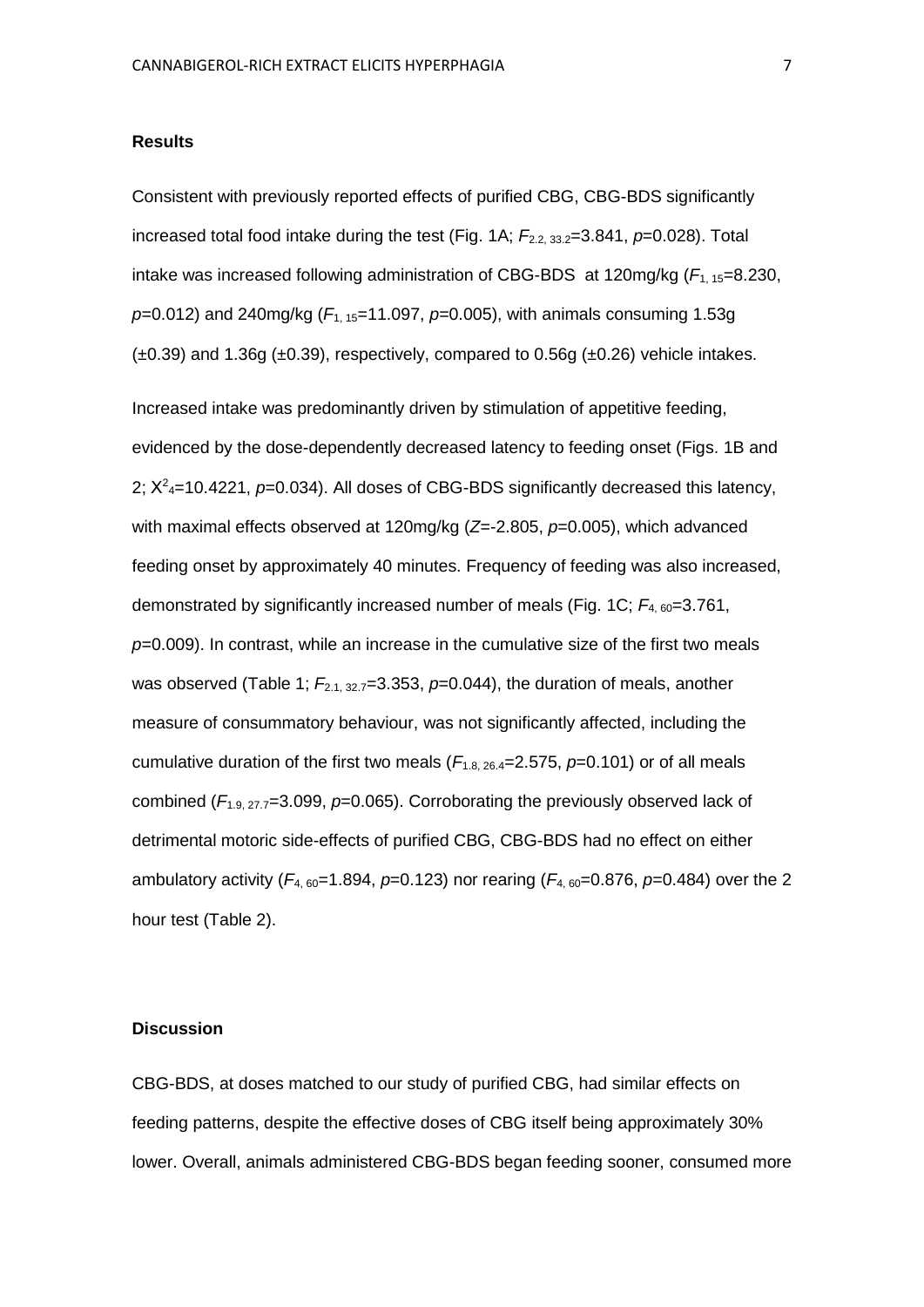meals and consumed more within these meals. However, subtle differences were evident indicating that while CBG-BDS has similar efficacy in this paradigm, it has apparently greater potency than purified CBG in stimulating feeding behaviours. Total intake over the test duration was maximally increased by ~1g following doses of 120mg/kg, a three-fold increase vs vehicle. Purified CBG elicited a similar maximal increase of ~1g, however this only represented a two-fold increase and was seen following 240 mg/kg doses. Appetitive feeding behaviour, measured by decreased latency to feeding onset, was dose-dependently stimulated by all doses of CBG-BDS, with a maximal reduction at 120mg/kg of ~40 minutes. In contrast, purified CBG only significantly advanced feeding onset at 240mg/kg, by ~30 minutes. Both the number of meals and cumulative size of the first two meals were approximately doubled by both 120 and 240 mg/kg CBG-BDS, in this case demonstrating a consistent pattern of feeding stimulation to purified CBG. It is thus apparent that CBG-BDS is similarly efficaceous to purified CBG at stimulating feeding behaviours, but as the maximal effects were seen following doses of 120 mg/kg, it may be more potent, and demonstrates a ceiling effect not seen following purified CBG.

Although determining the mechanism of action for this hyperphagia was beyond the scope of these studies, we have previously speculated on putative mechanisms based on the published *in vitro* affinities and activities of CBG (Brierley et al. 2016a). In light of the apparent greater potency of CBG-BDS, such speculation can be extended based on the differential affinities and activities reported in comparative *in vitro* studies of the purified and BDS forms (De Petrocellis et al. 2011). While both have little affinity or activity at cannabinoid 1 or 2 receptors, they have similar efficacy as inhibitors of anandamide (AEA) reuptake, and may thus elicit hyperphagia via upregulation of orexigenic endocannabinoid tone. CBG-BDS has four-fold greater potency as an inhibitor of monoacylglycerol lipase (De Petrocellis et al. 2011), the hydrolytic enzyme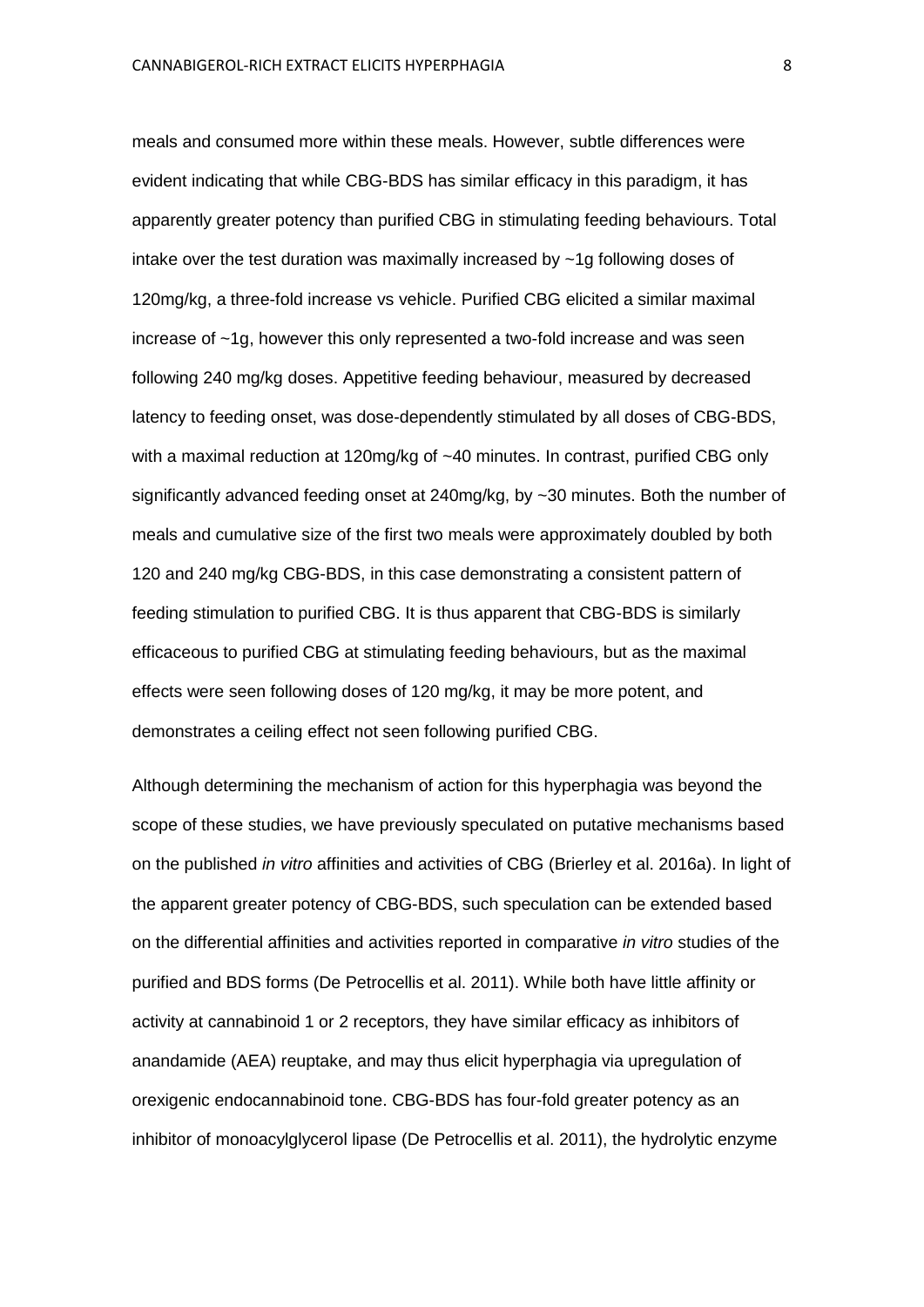for 2-arachidonoylglycerol (2-AG). Given that 2-AG also elicits hyperphagia (Kirkham et al. 2002), it is possible that the increased potency of CBG-BDS is due to concurrent elevation of 2-AG and AEA. The apparent ceiling effect of CBG-BDS at 120 mg/kg, not observed for purified CBG, also points to the potential involvment of another mechanism, involving the endocannabinoid-degrading enzyme *N*-acylethanolamine acid amide hydrolase (NAAA). While neither forms of CBG have appreciable activity as fatty acid amid hydrolase (FAAH) inhibitors, CBG-BDS alone is a potent inhibitor of NAAA, which would result in a selective inhibition of palmitoylethanolamine (PEA) hydrolysis over AEA. Given that PEA attenuates hyperphagia (Mattace Raso et al. 2014), it is plausible that at CBG-BDS doses >120mg/kg, PEA is elevated to physiologically-relevant levels, attenuating CBG-induced hyperphagia mediated by other mechanisms. While neither the minor pCBs nor terpenoids present in CBG-BDS have known appetite-stimulating properties *per se*, they may improve the bioavailability of CBG and hence contribute to the apparent greater potency of the BDS via pharmacokinetic effects (Wagner and Ulrich-Merzenich 2009). Indeed, a recent study of the anticonvulsant effects of cannabidivarin-BDS demonstrated that a pCB-free BDS was without intrinsic effect, but apparently slightly increased efficacy of the purified pCB, supporting such a pharmacokinetic effect (Hill et al. 2013). While no direct pharmacokinetic comparison of purifed CBG and CBG-BDS has been published to date, it should be noted that purified forms of several major pCBs have shown differential brain concentrations dependent on route of admininistration, with CBG reaching higher concentrations via the intraperitoneal route, in contrast to cannbidiol and CBDV for which the oral route was more effective (Deiana et al. 2012). Further studies investigating the effects of intraperitoneal purified CBG and CBG-BDS on feeding behaviours may thus be warranted to determine which form, dose level and route of administration may have the greatest translational potential for cachexia.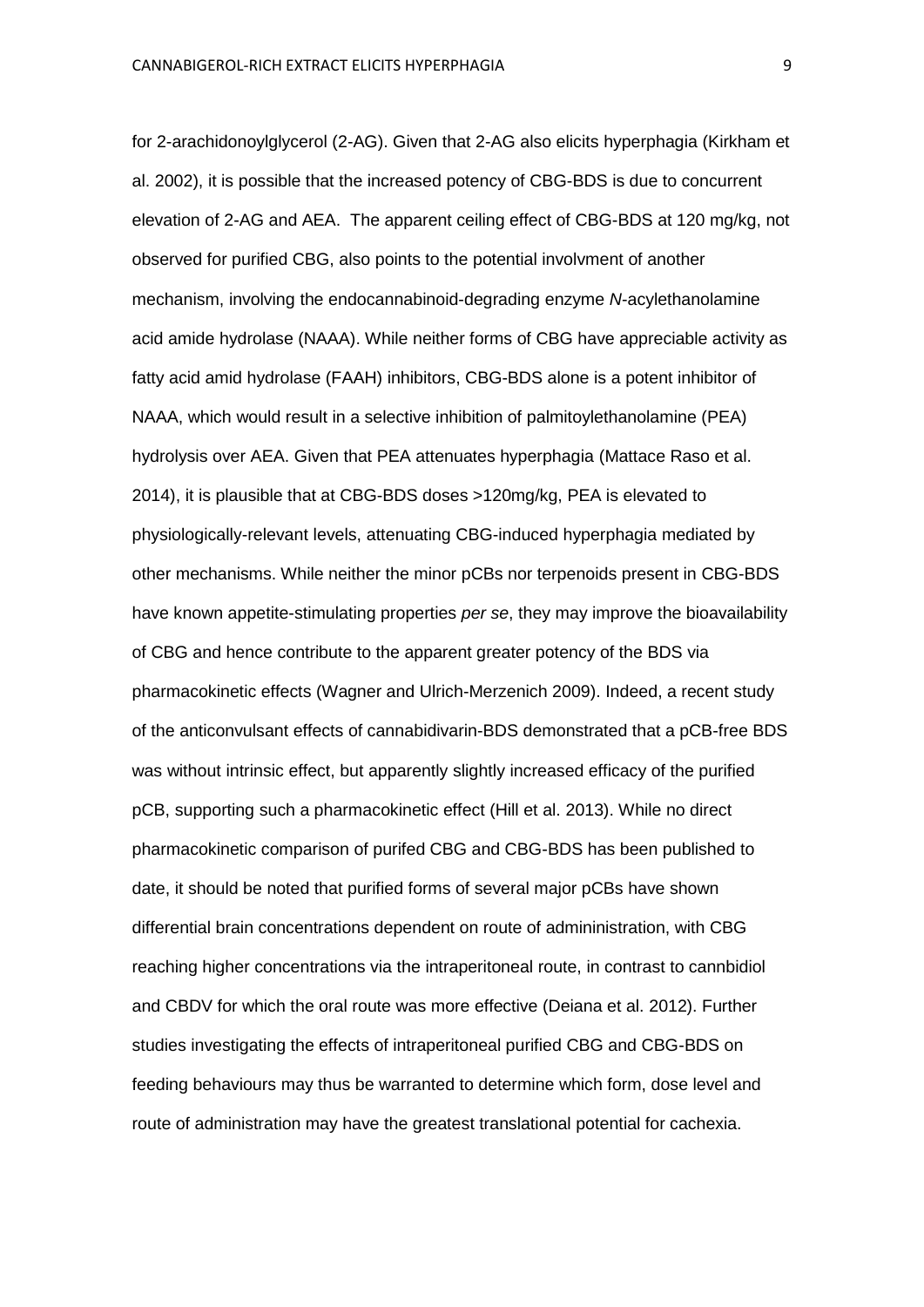### **Conclusion**

Here we report for the first time that a CBG-rich BDS, devoid of  $\Delta^9$ -THC or other pCBs with known hyperphagic activity, stimulates appetite in pre-satiated rats. CBG-BDS appears to have similar efficacy but greater potency than purified CBG, and warrants investigation as a potential novel treatment for cachexia.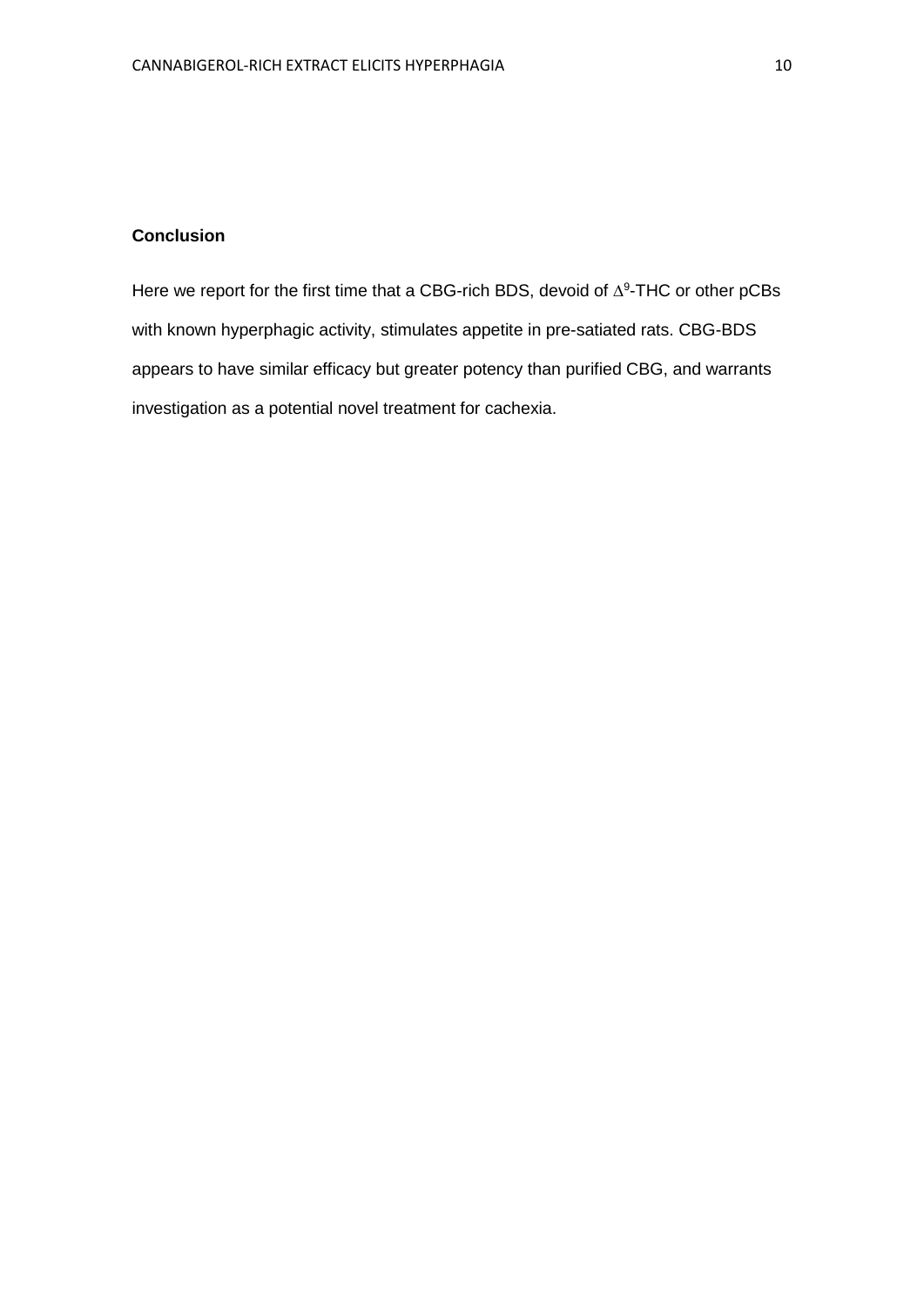#### **References**

Borrelli F, Fasolino I, Romano B, Capasso R, Maiello F, Coppola D, Orlando P, Battista G, Pagano E, Di Marzo V, Izzo AA (2013). Beneficial effect of the non-psychotropic plant cannabinoid cannabigerol on experimental inflammatory bowel disease. *Biochem Pharmacol* **85**:1306–16. doi: 10.1016/j.bcp.2013.01.017

Borrelli F, Pagano E, Romano B, Panzera S, Maiello F, Coppola D, De Petrocellis L, Buono L, Orlando P, Izzo AA (2014). Colon carcinogenesis is inhibited by the TRPM8 antagonist cannabigerol, a Cannabis-derived non-psychotropic cannabinoid. *Carcinogenesis* **35**:2787-97. doi: 10.1093/carcin/bgu205

Brierley DI, Samuels J, Duncan M, Whalley BJ, Williams CM (2016a). Cannabigerol is a novel, well-tolerated appetite stimulant in pre-satiated rats. *Psychopharmacology (Berl)* **233**:3603–3613. doi: 10.1007/s00213-016-4397-4

Brierley DI, Samuels J, Duncan M, Whalley BJ, Williams CM (2016b). Neuromotor tolerability and behavioural characterisation of cannabidiolic acid, a phytocannabinoid with therapeutic potential for anticipatory nausea. *Psychopharmacology (Berl)* **233**:243–54. doi: 10.1007/s00213-015-4100-1

Brodie JS, Di Marzo V, Guy GW (2015). Polypharmacology Shakes Hands with Complex Aetiopathology. *Trends Pharmacol Sci* **36**:802–21. doi:

10.1016/j.tips.2015.08.010

Cascio MG, Gauson LA, Stevenson LA, Ross RA, Pertwee RG (2010). Evidence that the plant cannabinoid cannabigerol is a highly potent alpha2-adrenoceptor agonist and moderately potent 5HT1A receptor antagonist. *Br J Pharmacol* **159**:129–41. doi: 10.1111/j.1476-5381.2009.00515.x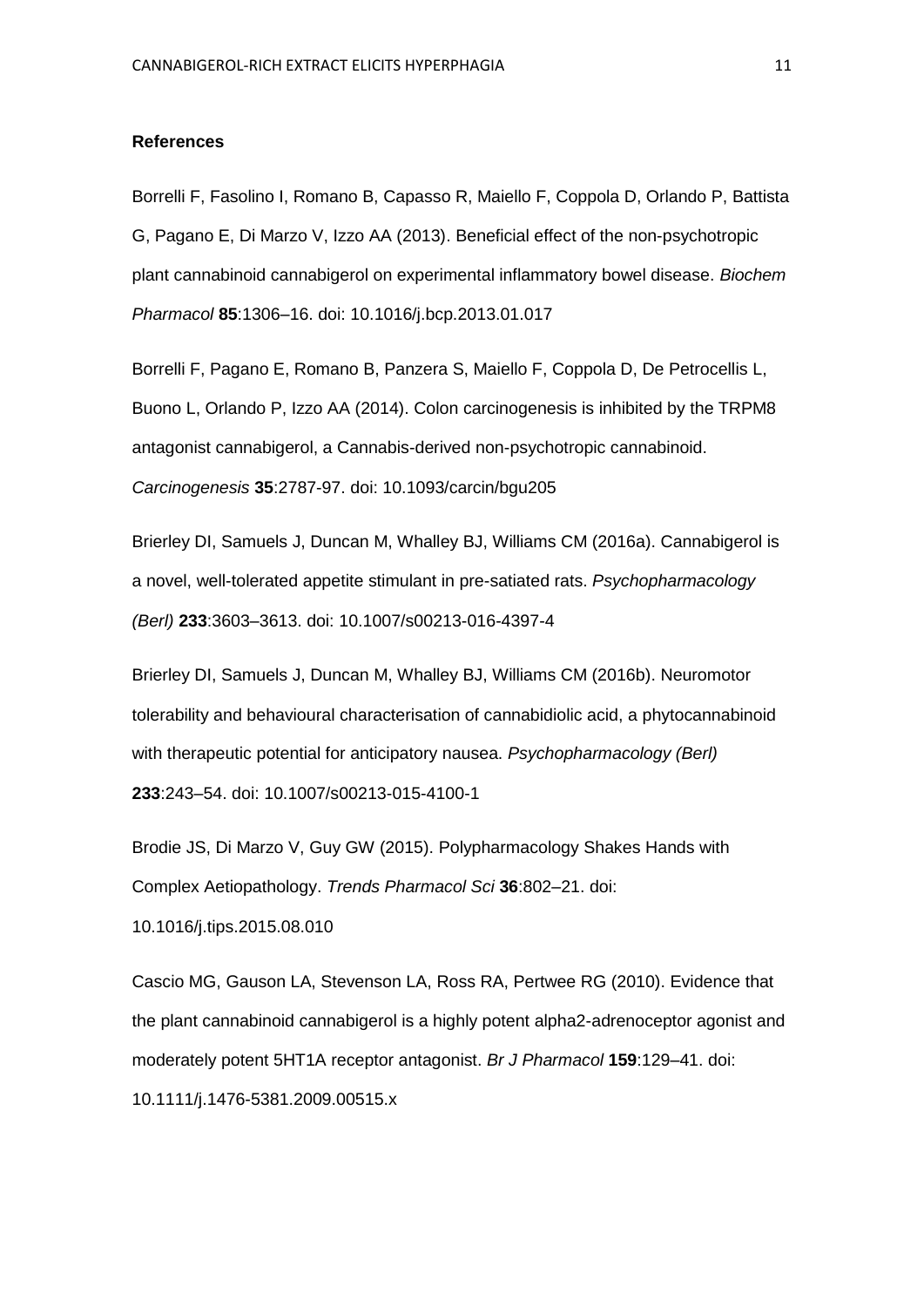Deiana S, Watanabe A, Yamasaki Y, Amada N, Arthur M, Fleming S, Woodcock H, Dorward P, Pigliacampo B, Close S, Platt B, Riedel G (2012). Plasma and brain pharmacokinetic profile of cannabidiol (CBD), cannabidivarine (CBDV),  $Δ<sup>9</sup>$ tetrahydrocannabivarin (THCV) and cannabigerol (CBG) in rats and mice following oral and intraperitoneal administration and CBD action on obsessive-compulsive behaviour. *Psychopharmacology (Berl)* **219**:859-873. doi: 10.1007/s00213-011-2415-0

de Meijer EPM, Hammond KM (2005). The inheritance of chemical phenotype in Cannabis sativa L. (II): Cannabigerol predominant plants. *Euphytica* **145**:189–198. doi: 10.1007/s10681-005-1164-8

De Petrocellis L, Ligresti A, Moriello AS, Allarà M, Bisogno T, Petrosino S, Stott CG, Di Marzo V (2011). Effects of cannabinoids and cannabinoid-enriched Cannabis extracts on TRP channels and endocannabinoid metabolic enzymes. *Br J Pharmacol* **163**:1479–94. doi: 10.1111/j.1476-5381.2010.01166.x

Farrimond JA, Mercier MS, Whalley BJ, Williams CM (2011). Cannabis sativa and the endogenous cannabinoid system: therapeutic potential for appetite regulation. *Phytother Res* **25**:170–88. doi: 10.1002/ptr.3375

Farrimond JA, Whalley BJ, Williams CM (2012). Cannabinol and cannabidiol exert opposing effects on rat feeding patterns. *Psychopharmacology (Berl)* **223**:117–29. doi: 10.1007/s00213-012-2697-x

Hill TDM, Cascio M-G, Romano B, Duncan M, Pertwee RG, Williams CM, Whalley BJ, Hill AJ (2013). Cannabidivarin-rich cannabis extracts are anticonvulsant in mouse and rat via a CB1 receptor-independent mechanism. *Br J Pharmacol* **170**:679–92. doi: 10.1111/bph.12321

Kirkham TC, Williams CM, Fezza F, Di Marzo V (2002). Endocannabinoid levels in rat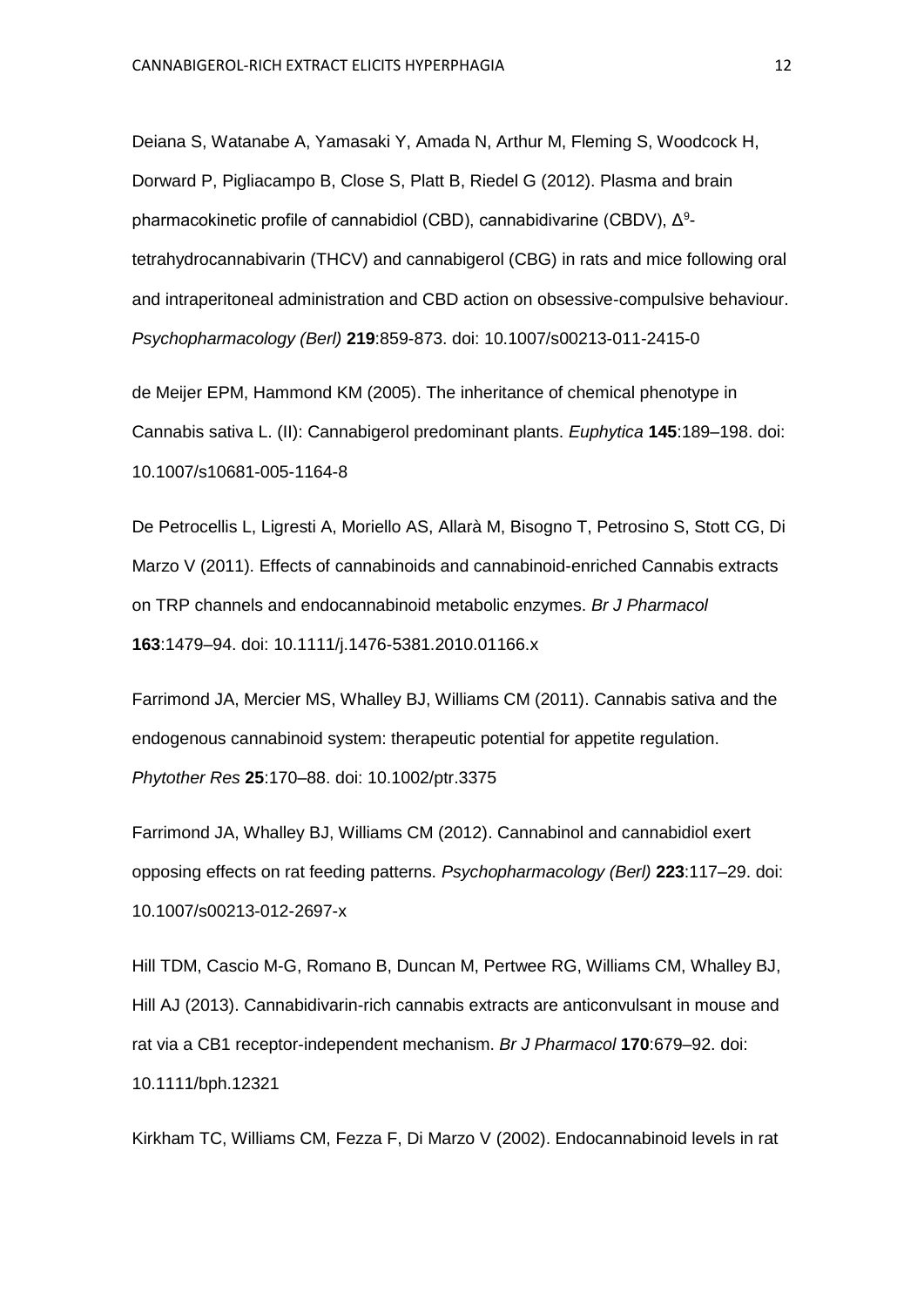limbic forebrain and hypothalamus in relation to fasting, feeding and satiation: stimulation of eating by 2-arachidonoyl glycerol. *Br J Pharmacol* **136**:550–7. doi: 10.1038/sj.bjp.0704767

Mattace Raso G, Santoro A, Russo R, Simeoli R, Paciello O, Di Carlo C, Diano S, Calignano A, Meli R (2014). Palmitoylethanolamide prevents metabolic alterations and restores leptin sensitivity in ovariectomized rats. *Endocrinology* **155**:1291–301. doi: 10.1210/en.2013-1823

Wagner H, Ulrich-Merzenich G (2009). Synergy research: approaching a new generation of phytopharmaceuticals. *Phytomedicine* **16**:97–110. doi: 10.1016/j.phymed.2008.12.018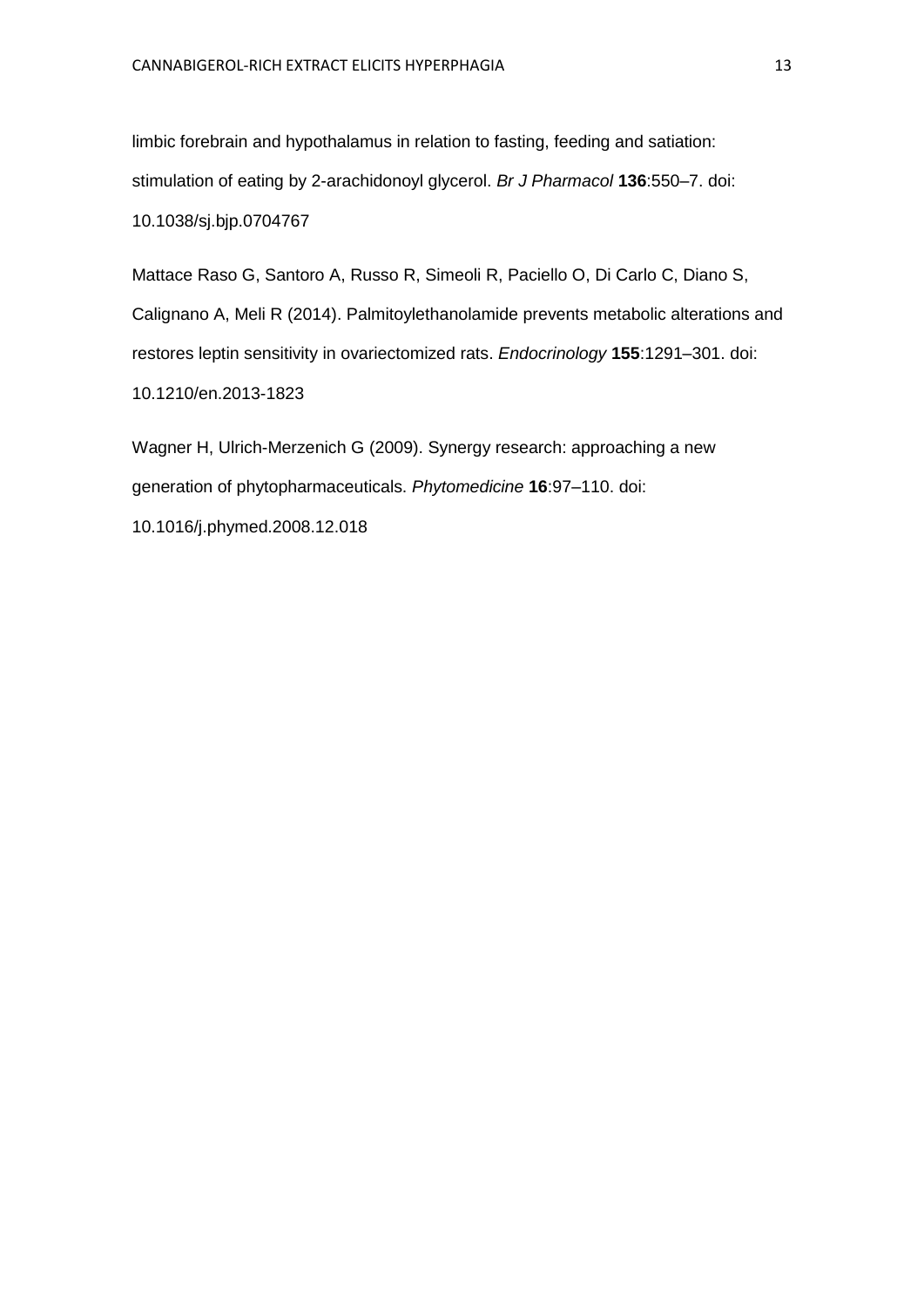

Figure 1. Total food intake (A) and meal pattern microstructure parameters of latency to feeding onset (B) and number of meals consumed (C). Data presented as group mean ± SEM, analysed by one-way repeated measures ANOVA (latency by Friedman's ANOVA) and planned comparisons of all dose groups *vs* vehicle. \* *p* < 0.05, \*\* *p* < 0.01.

## **CBG-BDS Behavioural Pharmacology Full Report – Figures**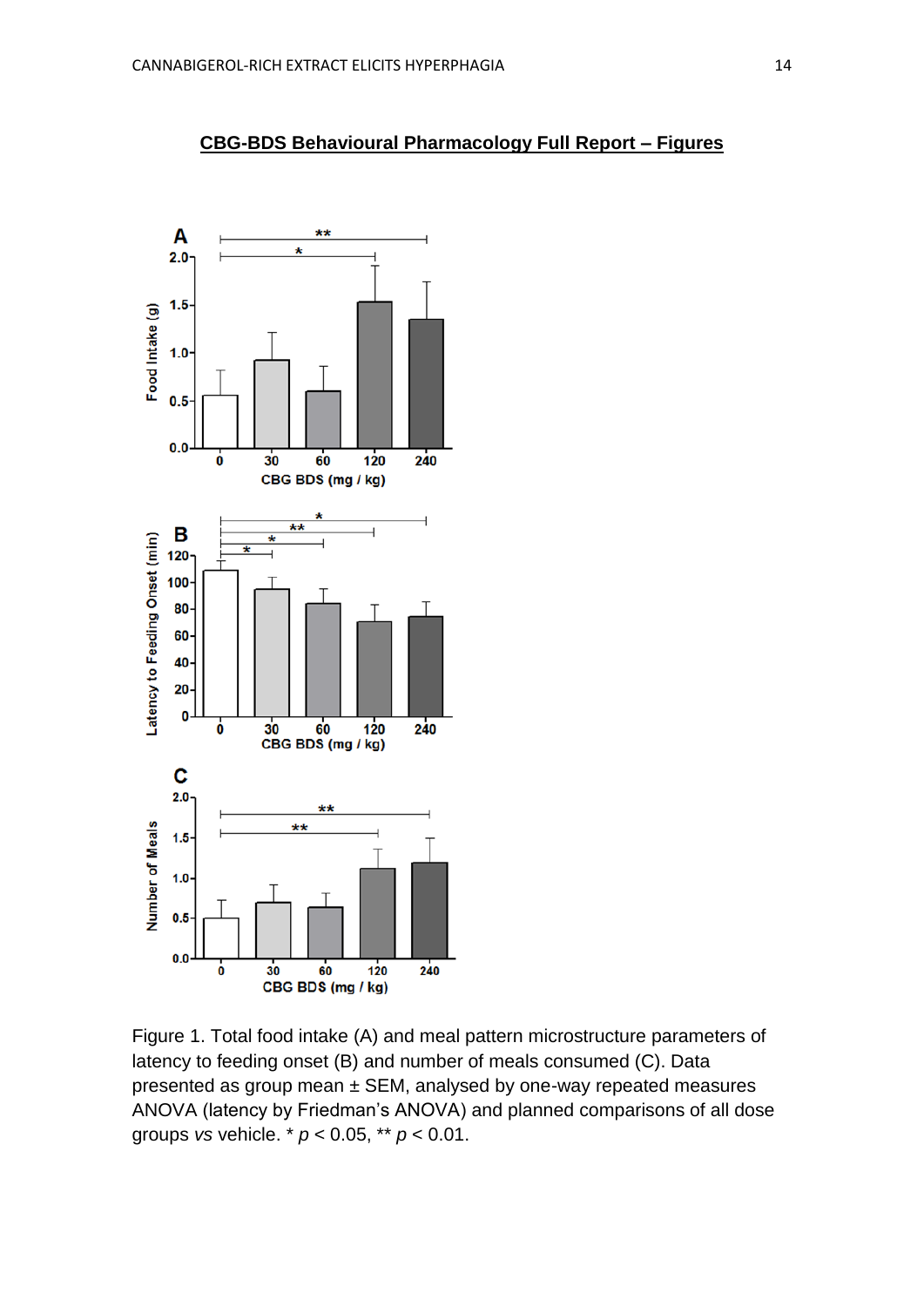

Figure 2. Graphical summary of group mean meal pattern microstructure parameters for meals 1 and 2. Boxes are positioned along x-axis according to meal latencies, box widths are scaled to meal durations and meal sizes are given above. Where individual animals did not consume a second meal, minimum (size and duration) or maximum (latency) values were imputed. Asterisks indicate significantly decreased latencies compared to vehicle, \* *p* < 0.05, \*\* *p* < 0.01.